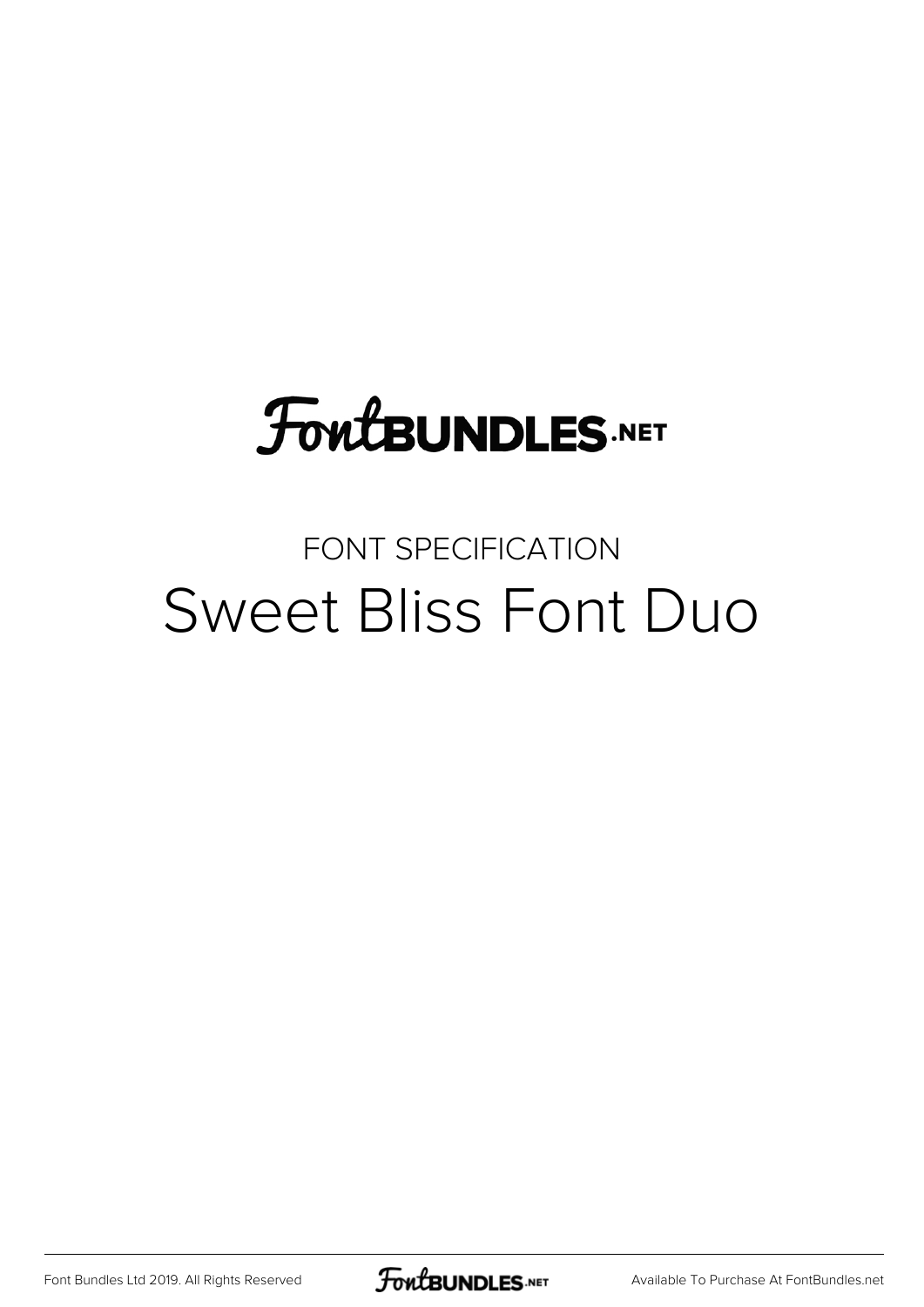### Sweet Bliss Serif - Regular

**Uppercase Characters** 

### ABCDEFGHIJKLMNOPQRSTUVWY97.

Lowercase Characters

abedefghijklmnopqrstuvwxyz

**Numbers** 

### 0123456789

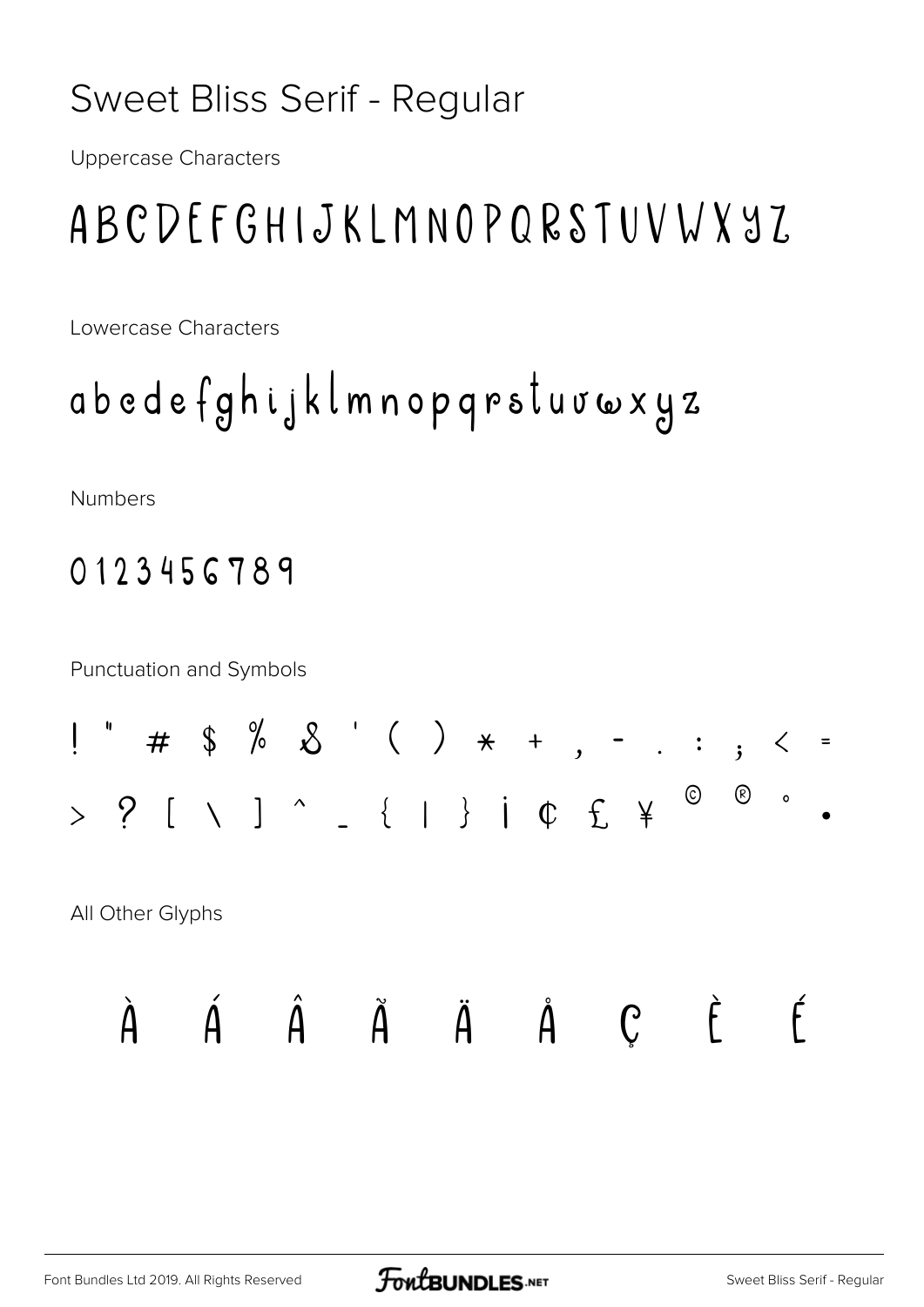| $\hat{\mathsf{E}}$ |  |  | $\ddot{E}$ i i i $\ddot{N}$ 0 0                                                                                                                                                                                                                                                                                                                                                                                                                                                                                                                           |  |  |
|--------------------|--|--|-----------------------------------------------------------------------------------------------------------------------------------------------------------------------------------------------------------------------------------------------------------------------------------------------------------------------------------------------------------------------------------------------------------------------------------------------------------------------------------------------------------------------------------------------------------|--|--|
|                    |  |  | $\begin{matrix} \hat{0} & \check{0} & \check{0} & \star & \check{0} & \check{0} & \check{0} & \check{0} & \check{0} & \check{0} \end{matrix}$                                                                                                                                                                                                                                                                                                                                                                                                             |  |  |
|                    |  |  | à á â ã ä å ç è é                                                                                                                                                                                                                                                                                                                                                                                                                                                                                                                                         |  |  |
|                    |  |  | $\hat{e} \qquad \ddot{e} \qquad \dot{\iota} \qquad \hat{\iota} \qquad \ddot{\iota} \qquad \ddot{\eta} \qquad \dot{\circ} \qquad \dot{\circ}$                                                                                                                                                                                                                                                                                                                                                                                                              |  |  |
|                    |  |  | $\hat{o}$ $\ddot{o}$ $\ddot{o}$ $\div$ $\dot{u}$ $\dot{u}$ $\ddot{u}$ $\ddot{y}$                                                                                                                                                                                                                                                                                                                                                                                                                                                                          |  |  |
|                    |  |  | $\ddot{y} \quad \hat{V} \quad \hat{\omega} \quad \hat{y} \quad \dot{y} \quad \hat{\omega} \qquad \hat{\omega} \qquad \hat{\omega} \qquad \hat{\omega} \qquad \hat{\omega} \qquad \hat{\omega} \qquad \hat{\omega} \qquad \hat{\omega} \qquad \hat{\omega} \qquad \hat{\omega} \qquad \hat{\omega} \qquad \hat{\omega} \qquad \hat{\omega} \qquad \hat{\omega} \qquad \hat{\omega} \qquad \hat{\omega} \qquad \hat{\omega} \qquad \hat{\omega} \qquad \hat{\omega} \qquad \hat{\omega} \qquad \hat{\omega} \qquad \hat{\omega} \qquad \hat{\omega} \qquad$ |  |  |
|                    |  |  | $\sim$ $\dot{W}$ $\dot{\omega}$ $\dot{W}$ $\dot{\omega}$                                                                                                                                                                                                                                                                                                                                                                                                                                                                                                  |  |  |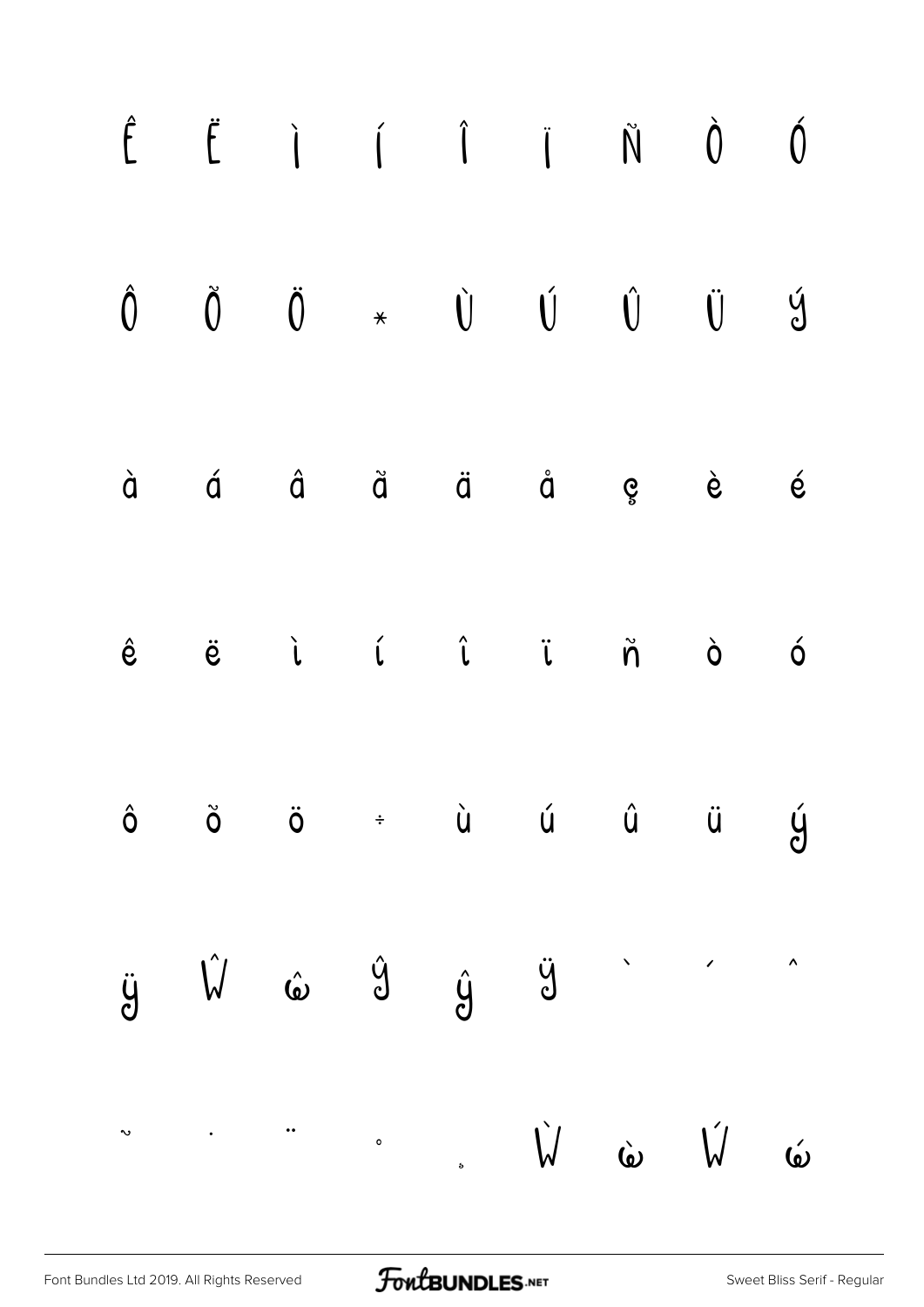

 $\overline{\phantom{0}}$ 

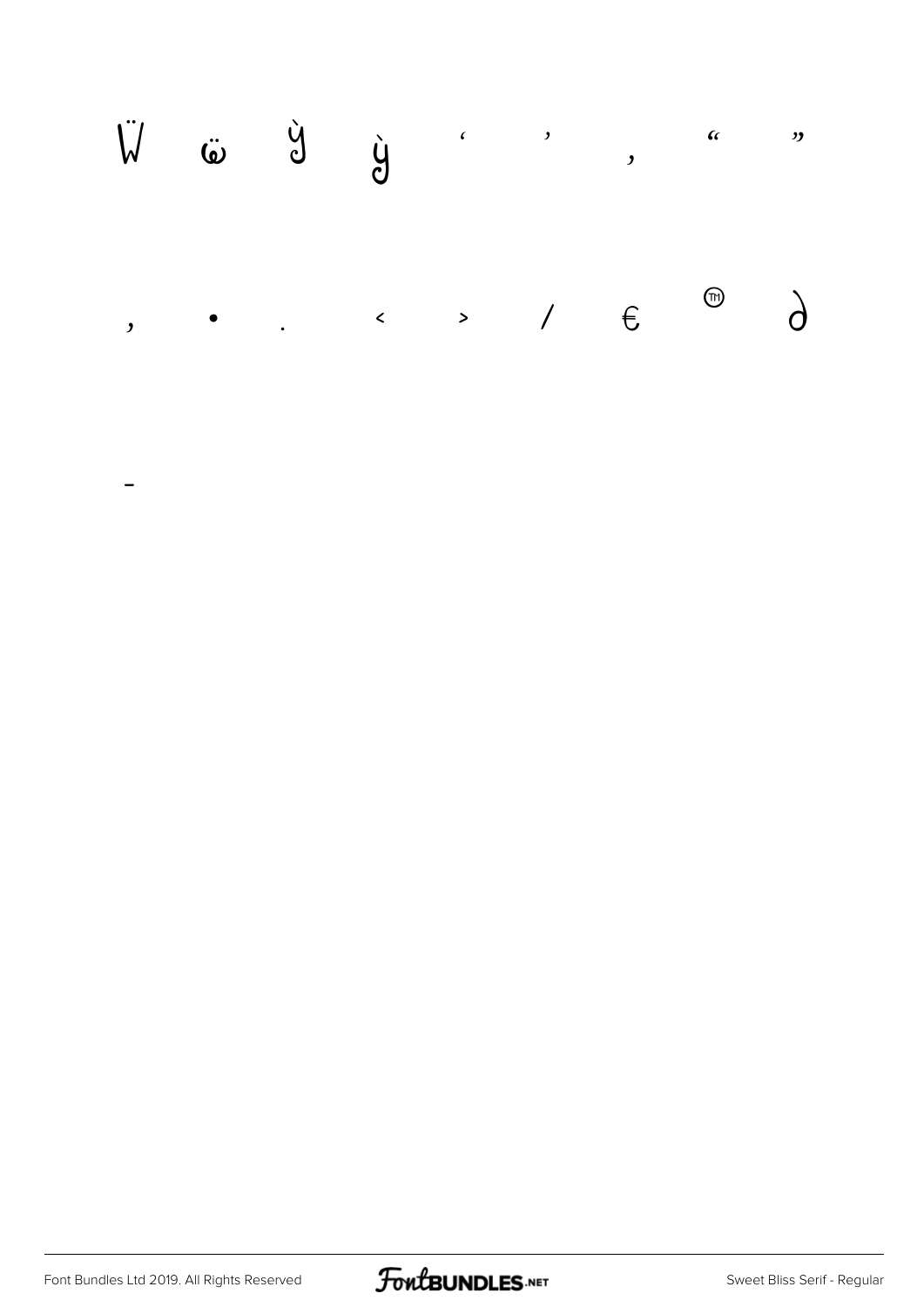#### Sweet Bliss Script - Regular

**Uppercase Characters** 

ABETE PEHIJKLM NOPORSTUV WXY3

Lowercase Characters

Numbers

0123456789

**Punctuation and Symbols** 

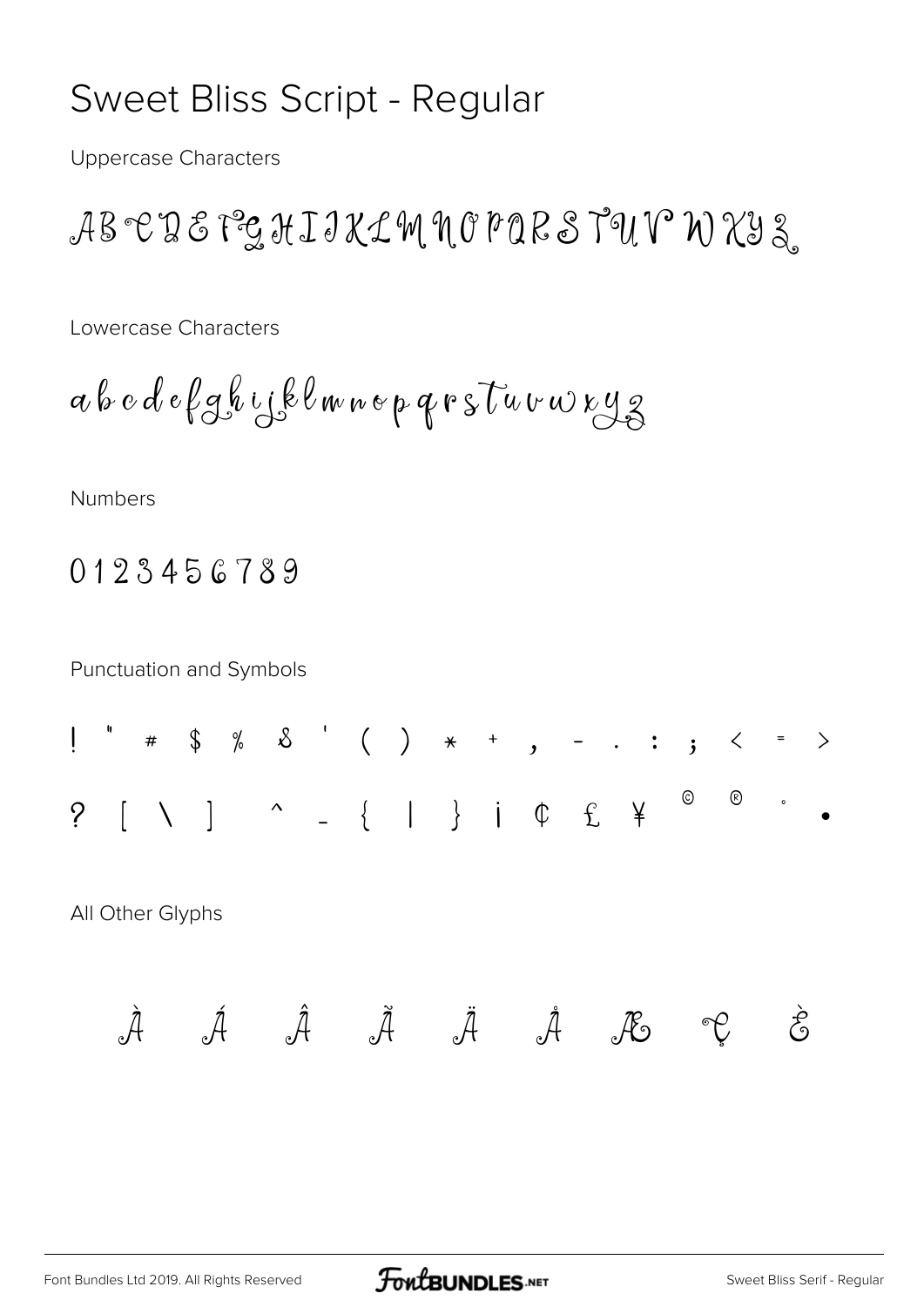|  |  |  | $\label{eq:2.1} \begin{array}{ccccccccccccc} \acute{c} & \hat{c} & \hat{c} & \ddot{c} & \dot{\mathbb{J}} & \dot{\mathbb{J}} & \hat{\mathbb{J}} & \hat{\mathbb{J}} & \hat{\mathbb{J}} & \hat{\mathbb{J}} & \hat{\mathbb{J}} \end{array}$                                                                                                                                                                                                                                                                                                       |                 |
|--|--|--|-----------------------------------------------------------------------------------------------------------------------------------------------------------------------------------------------------------------------------------------------------------------------------------------------------------------------------------------------------------------------------------------------------------------------------------------------------------------------------------------------------------------------------------------------|-----------------|
|  |  |  | $\acute{\theta} \qquad \  \  \, \mathring{\theta} \qquad \qquad \  \  \, \mathring{\theta} \qquad \qquad \  \  \, \mathring{\theta} \qquad \qquad \ast \qquad \quad \  \  \, \theta \qquad \quad \  \  \, \mathring{\theta} \qquad \quad \  \  \, \mathring{\theta} \qquad \quad \  \  \, \mathring{\theta} \qquad \quad \  \, \mathring{\theta} \qquad \quad \  \, \mathring{\theta} \qquad \qquad \  \, \mathring{\theta} \qquad \quad \  \, \mathring{\theta} \qquad \quad \  \, \mathring{\theta} \qquad \quad \  \, \mathring{\theta} \$ |                 |
|  |  |  | $\ddot{q}$ $\ddot{y}$ $\beta$ $\dot{\alpha}$ $\dot{\alpha}$ $\ddot{\alpha}$                                                                                                                                                                                                                                                                                                                                                                                                                                                                   | $\ddot{\bm{a}}$ |
|  |  |  | $\dot{c}$ $\dot{c}$ $\dot{c}$ $\dot{c}$ $\ddot{c}$ $\ddot{c}$ $\ddot{c}$ $\ddot{c}$                                                                                                                                                                                                                                                                                                                                                                                                                                                           | $\hat{t}$       |
|  |  |  | $\ddot{\theta}$ is $\ddot{\theta}$ in $\ddot{\theta}$ is $\ddot{\theta}$ is $\ddot{\theta}$ is $\ddot{\theta}$                                                                                                                                                                                                                                                                                                                                                                                                                                |                 |
|  |  |  | $\vdots$ $\omega$ $\dot{u}$ $\dot{u}$ $\ddot{u}$ $\frac{\dot{u}}{\dot{v}}$ $\phi$ $\frac{\ddot{u}}{\dot{v}}$                                                                                                                                                                                                                                                                                                                                                                                                                                  |                 |
|  |  |  | $\mathbb{C}$ $\alpha$ $\hat{\mathcal{W}}$ $\hat{\omega}$ $\hat{\mathcal{Y}}$ $\hat{\mathcal{Y}}$ $\hat{\mathcal{Y}}$                                                                                                                                                                                                                                                                                                                                                                                                                          |                 |

[Font Bundles Ltd 2019. All Rights Reserved](https://fontbundles.net/) **FoutBUNDLES.NET** [Sweet Bliss Script - Regular](https://fontbundles.net/)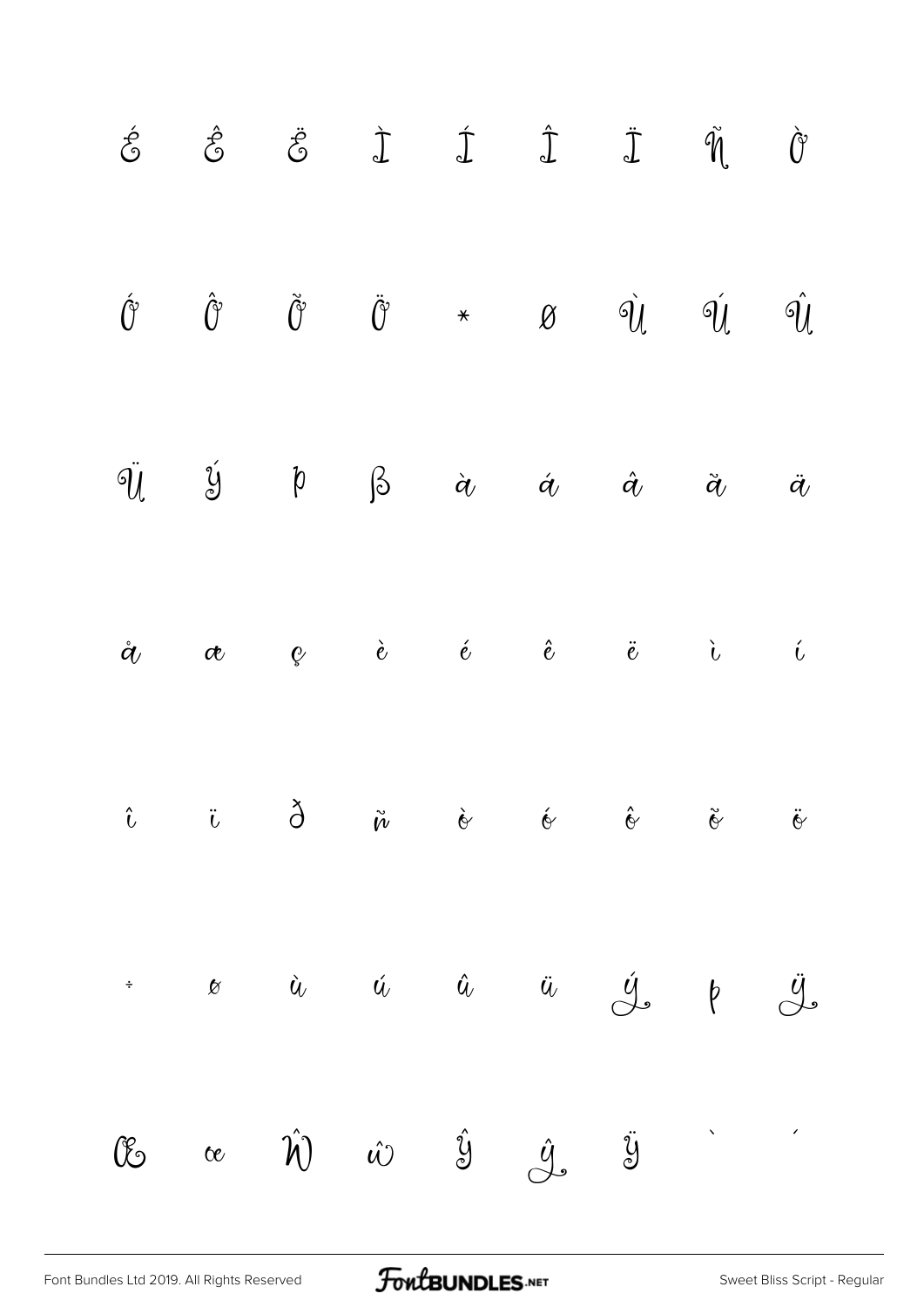$$
\hat{\mathbf{w}} \quad \hat{\mathbf{w}} \quad \hat{\mathbf{w}} \quad \hat{\mathbf{w}} \quad \hat{\mathbf{w}} \quad \hat{\mathbf{w}}
$$



FoutBUNDLES.NET